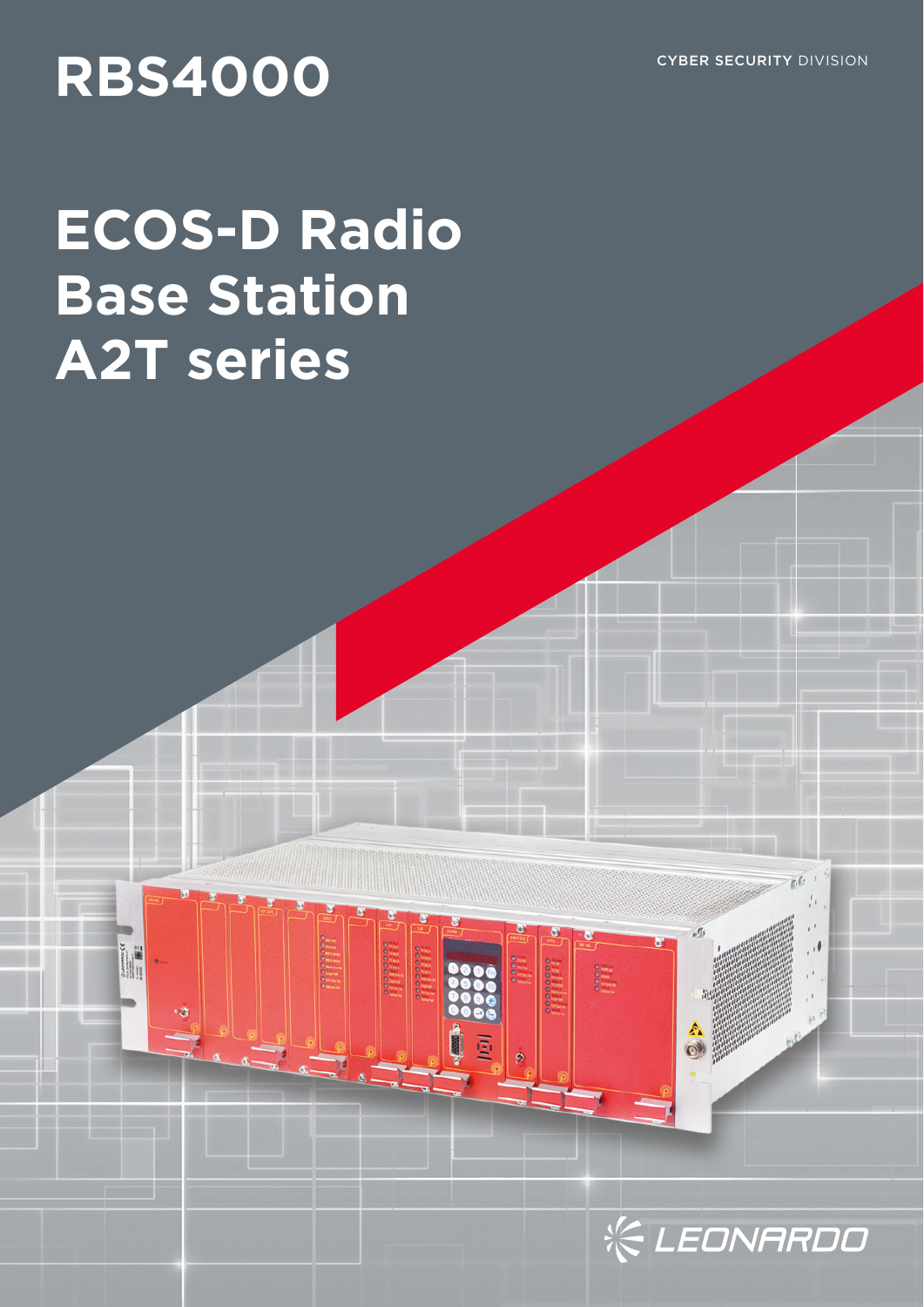ECOS-D RBS4000 25W is a modular voice and data Radio Base Stations (RBS) designed to meet and exceed the requirements of professional and land mobile radio systems.

Its high quality, combined with state-of-the-art reliability and outstanding modularity makes the ECOS-D RBS4000 25W a digital based equipment, able to support analogue FM, digital DMR conventional Tier II and digital DMR trunking Tier III. RBS4000 can be used in both real-time dual mode Analog FM/Digital DMR conventional Tier II and in digital DMR trunking Tier III mode; the change of operating mode from Tier II to Tier III does not need any FW change, but it is just a matter of configuration. In addition, with ECOS-D base stations, Tier II terminals can communicate with Tier III terminals in inteconnected networks.

All the modes of operation of the ECOS-D RBS4000 25W support natively the flagship simulcast technology by the company without any external ancillary. The ECOS-D RBS4000 25W can support configuration ranging from stand-alone repeater to conventional simulcast or multi-site trunking with a configuration change only.

ECOS-D RBS4000 25W can be connected to build a system natively with IP, 4W+E/M links.

## **MAIN FEATURES**

- > 3 RU device designed to be hosted in 19-inch rack
- › Available in Low-VHF, VHF, UHF, High-UHF frequency bands at 12.5kHz/25kHz programmable channel spacing
- › RBS and stand-alone repeater mode of operation:
	- Conventional analog FM only
	- Digital DMR conventional Tier II only
	- Real Time automatic dual-mode conventional analog FM/Digital DMR conventional Tier II with priority mode setting.
	- Digital DMR Trunking Tier III (embedded trunking controller).
- › Designed to natively support Simulcast technology:
	- Multi-site simulcast support: available for both conventional and trunking operations
	- Simulcast Master, Sub-Master, Slave mode within the same device (virtually no limits in the number of RBS per simulcast channel)
	- Reliable fall-back mode: Slave in-cabinet repeating and Backup Master automatic reconfiguration
	- Synchronization: GPS and/or Precise Time Protocol IEEE 1588v2 with fall-back
	- Voting: analog FM and digital DMR best in class voting
	- Auto Adaptive Technology (A2T): each RBS "adapts" itself to the time and frequency response of the backbone and automatically compensate time variant differences
	- Multiple-link support: IP (SoIP–Simulcast over IP– technology), 4W+E&M link interfaces
- Redundant link management between RBSs (4W+E&M and IP)
- › Provides high levels of protection from access by unauthorised radio users, via the Unauthorised Access Protection procedure
- › Embedded AMBE+2 vocoder for DMR Tier II clear or encrypted (ARC4) voice communications from a local microphone (embedded loudspeaker).
- › DMR Data transmission ports (RS232/RS485/LAN), digital I/O and analog inputs available.

#### MAINTENANCE

- › Display and keypad for easy local maintenance and fault handling.
- › Modular structure for easy front and back cards replacement. In the event of failure, all modules are individually removable.
- › Digital I/O, analog inputs, power supply, antenna connectors and backbone interfaces hosted on dedicated back-cards, easily removable from the back and insulated from voltage overload.
- › Remote Firmware upgrade over LAN with integrity control (embedded dual-flash memory for storage of two firmwares).
- › SNMPv2c Network Management System (each RBS is a SNMP agent) and MIB availability for integration with third party NMS system.

### INTEROPERABILITY

Interoperability (IOP) certificates with DMR major terminals vendors in Tier II and Tier III modes of operation.

For further details, please visit the DMR Association website at: www.dmrassociation.org.

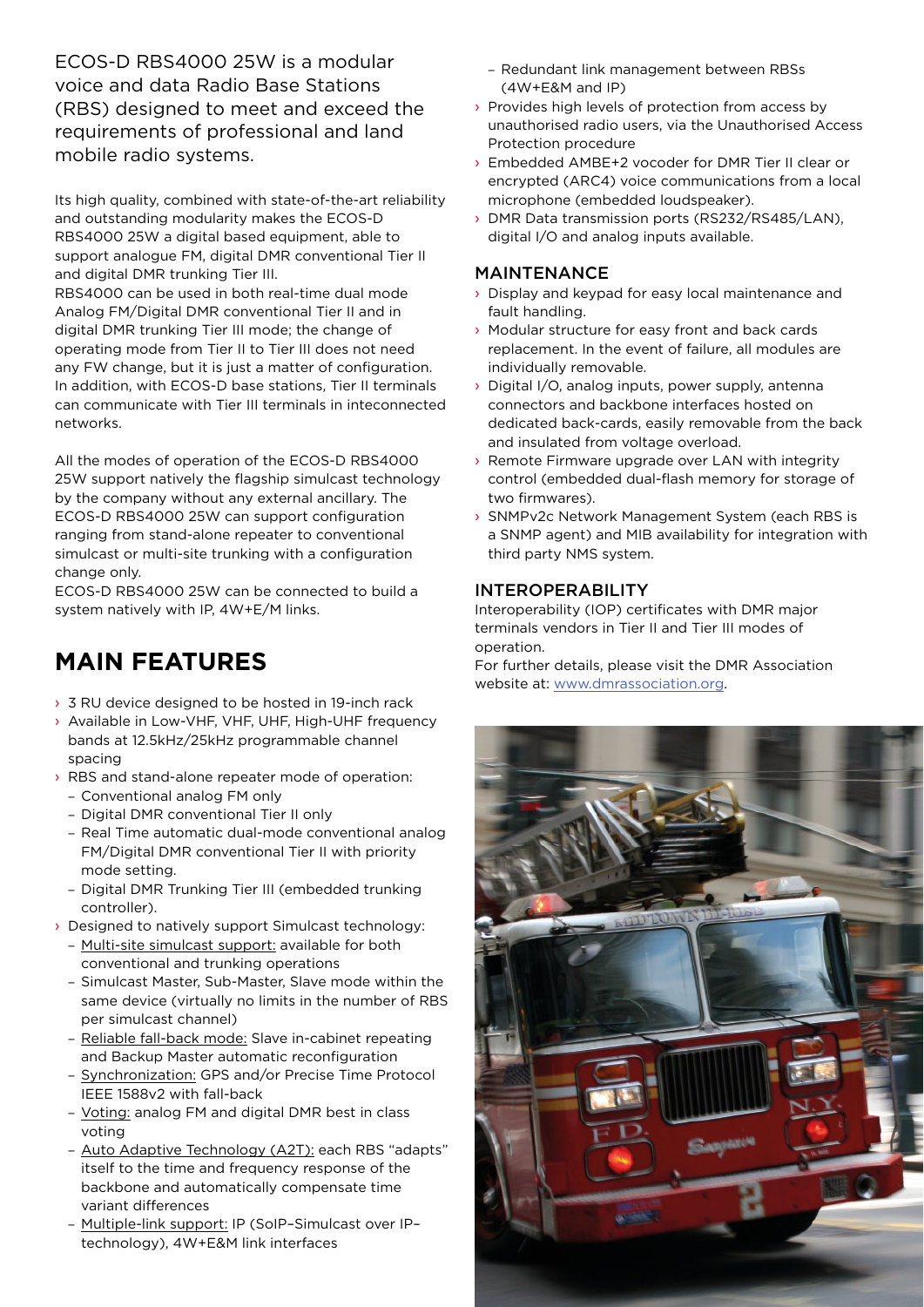## **TECHNICAL DATA**

| <b>GENERAL</b>                                               |                                                                                                                                                                                                                                                        |
|--------------------------------------------------------------|--------------------------------------------------------------------------------------------------------------------------------------------------------------------------------------------------------------------------------------------------------|
| <b>Dimensions</b>                                            | 3 RU compatible with 19" rack mounts                                                                                                                                                                                                                   |
| Weight                                                       | From 13 kg [28.6 lbs] <sup>1</sup>                                                                                                                                                                                                                     |
| Supported modulations                                        | > FM/PM for analogue mode<br>> 4FSK/C4FM for digital mode with I&Q<br>mo/demodulator                                                                                                                                                                   |
| Frequency generation                                         | Synthesized                                                                                                                                                                                                                                            |
| Channel spacing                                              | 12.5 and 25 KHz                                                                                                                                                                                                                                        |
| Channel step                                                 | 5 kHz - 6.25 KHz                                                                                                                                                                                                                                       |
| Mode of operation                                            | Simplex / Half-Duplex / Duplex                                                                                                                                                                                                                         |
| Modulation type                                              | Dual mode:<br>> Analog:<br>» FM/PM (EN 300 086; 12.5, 25 kHz).<br>Emission designators (voice & data);<br>– 8K50F3E/8K50G3E<br>- 11K0F3E/11K0G3E<br>– 16K0F3E/ 16K0G3E                                                                                 |
|                                                              | > Digital:<br>» 4FSK 9600 bit/s (EN 300 113)<br>(DMR: TS 102 361-1, 2, 3, 4, 12.5 kHz).<br>Emission designators (voice & data);<br>7K60FXD/7K60FXE<br>» C4FM 9600 bit/s (APCO25; 12.5<br>kHz). Emission designators (voice &<br>data); 8K10F1D/8K10F1E |
| Emission mode                                                | Full-Duplex (with external filters)                                                                                                                                                                                                                    |
| Digital data gross bit rate                                  | 9600 bps with 4FSK/C4FM digital<br>modulation in 12.5 kHz channel                                                                                                                                                                                      |
| Temperature range                                            | From -30° to +60°C [-22°F to +140°F]                                                                                                                                                                                                                   |
| <b>CTCSS</b>                                                 | 67-254.1 Hz (step 0,1 Hz)                                                                                                                                                                                                                              |
| DCSS (Tx/Rx split-tones)<br>Backbone interface               | Yes<br>> From 4x4W+E/M                                                                                                                                                                                                                                 |
|                                                              | > 1xLAN port 10/100 Base T (SoIP Link,<br>remote firmware upgrade and SNMP<br>NMS)                                                                                                                                                                     |
| $I/O$ ports                                                  | LAN, RS-232, 4 digital inputs, 4 digital<br>outputs, 2 analog inputs                                                                                                                                                                                   |
| Antenna connectors                                           | 50 Ohm                                                                                                                                                                                                                                                 |
|                                                              |                                                                                                                                                                                                                                                        |
| <b>SYNCHRONIZATION</b>                                       |                                                                                                                                                                                                                                                        |
| RBS main clock                                               | OCXO (Oven Controlled Crystal<br>Oscillator), 50 ppb temperature<br>stability with programmable<br>zero-offset compensation                                                                                                                            |
| Simulcast synchronization                                    | > From built-in GPS (1+1 option<br>available on request)<br>> From incoming IP GMC/BC/OC PTP<br><b>IEEE 1588V2</b><br>> From 4W Out of Band tone (3400<br>Hz)                                                                                          |
|                                                              |                                                                                                                                                                                                                                                        |
|                                                              | TIER II CONVENTIONAL / ANALOG FM CONVENTIONAL                                                                                                                                                                                                          |
| Configuration mode                                           | Stand-alone repeater                                                                                                                                                                                                                                   |
| Simulcast configuration<br>wide coverage Virtual<br>repeater | Radio Base Station: macro-cell Master/<br>sub-Master/slave                                                                                                                                                                                             |
| <b>TIER III TRUNKING</b>                                     |                                                                                                                                                                                                                                                        |
| Configuration mode                                           | Radio Base Station with embedded<br>Trunking Controller: control channel<br>RBS/Traffic channel RBS                                                                                                                                                    |
| Simulcast configuration<br>wide coverage Virtual<br>repeater | Radio Base Station macro-cell Master<br>with embedded Trunking Controller/<br>macro-cell Master for Traffic Channel/<br>sub-master/slave                                                                                                               |
| <b>TRANSMITTER</b>                                           |                                                                                                                                                                                                                                                        |
| Frequency bands                                              | 66-88 MHz or 136-174 MHz or 400-470<br>MHz or 854-921 MHz                                                                                                                                                                                              |
| Output impedance                                             | 50 Ohms<br>From 2 to 25 Watt                                                                                                                                                                                                                           |

| Maximum Deviation (RSD) $\pm 2.5/\pm 5$ kHz<br>12.5/25 kHz |                                                                                                                                                                      |  |
|------------------------------------------------------------|----------------------------------------------------------------------------------------------------------------------------------------------------------------------|--|
| Adjacent channel power                                     | <-60 dB@12.5 kHz<br><-70 dB@25 kHz (ETSI)                                                                                                                            |  |
| Intermod, attenuation                                      | >40dB (ETSI)                                                                                                                                                         |  |
| Spurious and harmonic                                      | <-36 dBm < 1 GHz                                                                                                                                                     |  |
| Emissions                                                  | $<$ -30 dBm > 1 GHz (ETSI)                                                                                                                                           |  |
| Audio response                                             | +1, -3dB; 300-3000 Hz                                                                                                                                                |  |
| Audio distortion<br>S/N                                    | < 3% @ 1000Hz; 60% RSD<br>>45dB (12.5 kHz) / >50dB (25 kHz)                                                                                                          |  |
| Frequency stability                                        | $± 0.02$ ppm                                                                                                                                                         |  |
|                                                            |                                                                                                                                                                      |  |
| <b>RECEIVER</b>                                            |                                                                                                                                                                      |  |
| Frequency bands                                            | 66-88 MHz or 136-174 MHz or 400-470<br>MHz or 854-921 MHz                                                                                                            |  |
| RF input impedance<br>Receiver sensitivity                 | 50 Ohms<br>> Analog FM (12.5 kHz): < -109,5 dBm @                                                                                                                    |  |
|                                                            | 20 dB SINAD psofo                                                                                                                                                    |  |
|                                                            | > Digital 4FSK (12.5 kHz): < -115 dBm @                                                                                                                              |  |
|                                                            | $BER = 1x10^{-2}$<br>> Digital C4FM (12.5 kHz): < -115 dBm @                                                                                                         |  |
|                                                            | $BER = 1x10^{-2}$                                                                                                                                                    |  |
| Adjacent channel<br>selectivity 12.5/25 kHz                | >60 dB/70 dB (ETSI)                                                                                                                                                  |  |
| Intermodulation rejection<br>12.5/25 kHz                   | >70 dB (ETSI)                                                                                                                                                        |  |
| Spurious and image<br>response rejection                   | >70 dB (ETSI)                                                                                                                                                        |  |
| Audio response                                             | +1, -3dB; 300-3000 Hz                                                                                                                                                |  |
| Audio distortion<br>S/N                                    | < 3% @ 1000Hz; 60% RSD<br>>45dB (12.5 kHz) / >50dB (25 kHz)                                                                                                          |  |
| Line output                                                | $-10$ dBm                                                                                                                                                            |  |
| <b>POWER SUPPLY</b>                                        |                                                                                                                                                                      |  |
| Input voltage                                              | 13.2 Vdc (10.8-15.6 Vdc - negative<br>grounded)                                                                                                                      |  |
| Current drain                                              | > Stand-by: 3 A max @13.2 Vdc<br>> Transmit: 8.5 A max @13.2 Vdc                                                                                                     |  |
| Current drain                                              | > Stand-by: 1 A max @48 Vdc<br>> Transmit: 2.5 A max @48 Vdc                                                                                                         |  |
|                                                            | NOTE: current drain values are for fully equipped devices.                                                                                                           |  |
| AUXILIARY POWER SUPPLY                                     |                                                                                                                                                                      |  |
| Output voltage                                             | 13.2 Vdc (10-14.8 Vdc with ambient                                                                                                                                   |  |
|                                                            | temperature range = $-30^\circ$ to $+60^\circ$ C                                                                                                                     |  |
| Output current                                             | with Iload = $2A$ max)<br>2A max                                                                                                                                     |  |
|                                                            |                                                                                                                                                                      |  |
| <b>RF SPLITTER</b>                                         |                                                                                                                                                                      |  |
| Output level attenuation                                   | 0-3 dB (with ambient temperature<br>range = $-30^\circ$ to $+60^\circ$ C)                                                                                            |  |
|                                                            |                                                                                                                                                                      |  |
| GPS                                                        |                                                                                                                                                                      |  |
| GPS receiver model                                         | LEA-6T-0-001                                                                                                                                                         |  |
| <b>ENVIRONMENTAL CONDITIONS</b>                            |                                                                                                                                                                      |  |
| Operating temperature                                      | -30°C to +60°C [-22° to +140 °F]                                                                                                                                     |  |
|                                                            | This is the temperature measured in<br>close proximity to the device. If the<br>device is mounted in a cabinet, the<br>temperature within the cabinet is<br>measured |  |
| Equipment ventilation                                      | A minimum of $\frac{1}{2}$ RU (4,4 cm - 1,7<br>inches) must be left among devices<br>installed in the same cabinet                                                   |  |
| <sup>1</sup> Depending on RBS equipment                    |                                                                                                                                                                      |  |
| <b>COMPLIANCIES</b>                                        |                                                                                                                                                                      |  |
| <b>CE</b>                                                  | RED Directive 2014/53/EU                                                                                                                                             |  |
| <b>FCC</b>                                                 | CFR Title 47 - Part 90, Part 15B, Part 22                                                                                                                            |  |

*Not all variants and features might be available in all countries or in all geographic areas*